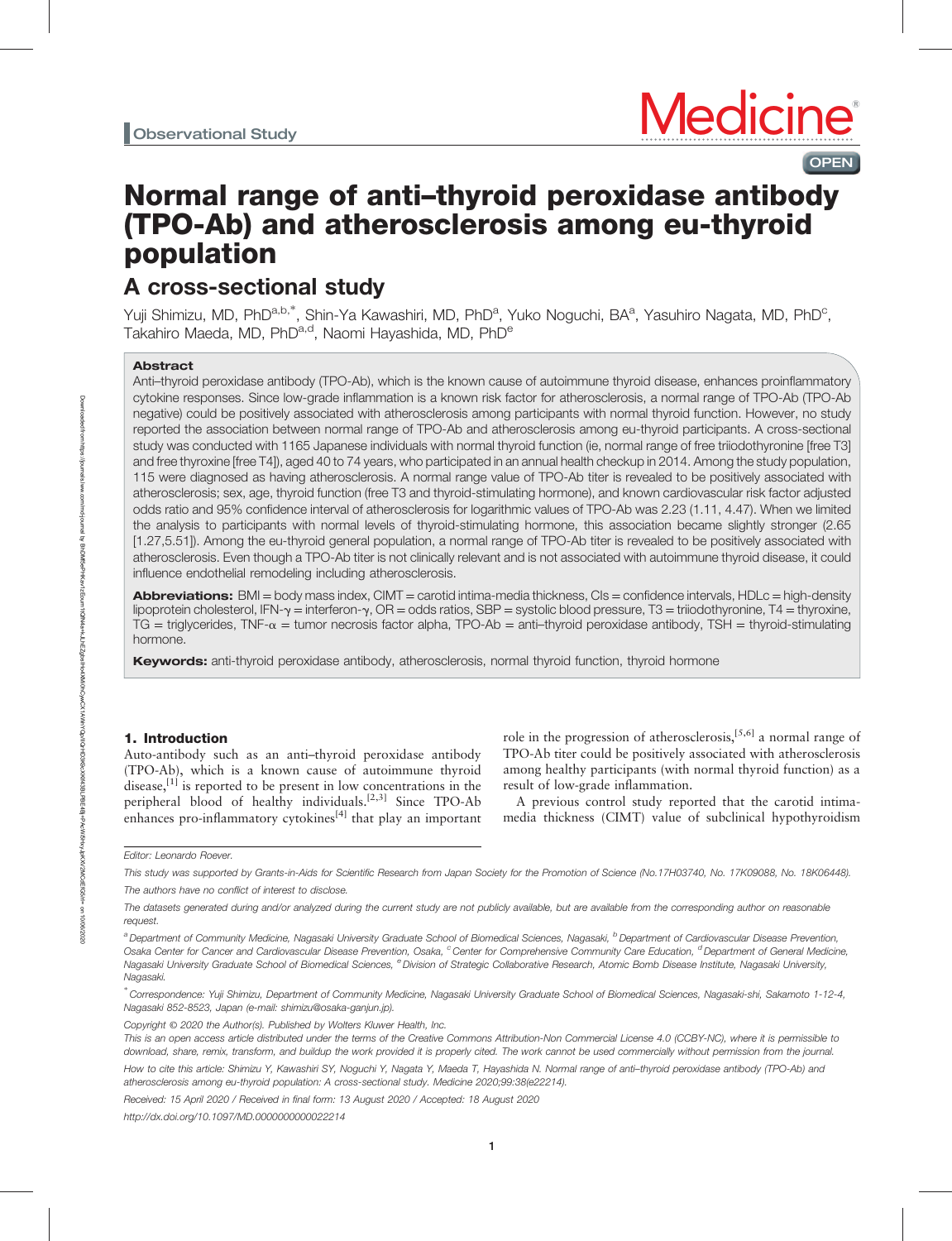subjects is significantly higher than that of normal control subjects.<sup>[7]</sup> Even if low-grade inflammation, not subclinical hypothyroidism, is to blame for the association between TPO-Ab and atherosclerosis, a normal range of TPO-Ab titer could be positively associated with atherosclerosis among eu-thyroid participants. Furthermore, this positive association could be observed even if the analysis is limited to participants with a normal range of thyroid-stimulating hormone (TSH) (excluding the influence of subclinical hypothyroidism).

Therefore, we hypothesized that independent of known confounding factors, a normal range of TPO-Ab titer is significantly positively associated with atherosclerosis among the eu-thyroid population and this association could also be observed even if there was limited analysis among participants without subclinical hypothyroidism (normal range of TSH).

To clarify the associations between normal range of TPO-Ab titer and atherosclerosis, we conducted a cross-sectional study of 1165 Japanese individuals with normal thyroid function (ie, normal range of free triiodothyronine [free T3] and free thyroxine [free T4]), aged 40 to 74 years, who participated in an annual health checkup in 2014.

#### 2. Materials and methods

#### 2.1. Study population

The methods that relate to the present risk survey including thyroid function have been described elsewhere.[8]

We ensured that participants understood the objective of the study and informed consent was obtained. This study was approved by the Ethics Committee of Nagasaki University Graduate School of Biomedical Sciences (project registration number 14051404).

The study population comprised 1883 Japanese individuals between the ages of 40 and 74 years from the Saza town in the western part of Japan who underwent an annual medical checkup in 2014, as recommended by the Japanese government.

To avoid the influence of thyroid disease, subjects with a history of thyroid disease (n=60), subjects without thyroid function data such as TSH, free T3, and free T4  $(n=17)$ , and subjects with an abnormal free T3 (normal range: 2.1–4.1 pg/mL) and free T4 (normal range: 1.0–1.7 ng/dL) range were excluded  $(n=77)$ .

Additionally, subjects without body mass index (BMI) data  $(n=1)$ , blood pressure data  $(n=1)$ , and TPO-Ab data  $(n=294)$ were excluded. Furthermore, subjects with an abnormal range of TPO-Ab (normal range:  $\langle 16 \text{IU/mL} \rangle$  (n=268) were excluded.

### 2.2. Data collection and laboratory measurements

In order to accurately obtain clinical data during medical examination, interviewers were trained specially. Body weight and height were measured with an automatic body composition analyzer (BF-220; Tanita, Tokyo, Japan) and BMI (kg/m<sup>2</sup>) was calculated. Systolic blood pressure and diastolic blood pressure were recorded at rest.

A fasting blood sample was collected. HbA1c, triglycerides (TG), and high-density lipoprotein cholesterol (HDLc) levels were also measured using standard procedures at SRL, Inc. (Tokyo, Japan)[9]; HbA1c and TG levels were measured by the enzyme method while the HDLc level was measured by the direct method. TSH, free  $T_3$ , free  $T_4$ , and TPO-Ab were measured by standard procedures at the LSI Medience Corporation (Tokyo,  $\text{Iapan}$ <sup>[10]</sup>; TSH, free T3, and free T4 were measured by chemiluminescence immunoassay, and TPO-Ab was measured by electrochemiluminescence immunoassay.

A normal range of TPO-Ab (+) was defined as below 16 IU/ mL.<sup>[10]</sup> Maximum values for the left and right common carotid arteries of the CIMT were calculated with an semiautomated digital edge-detection software (Intimascope; MediaCross, Tokyo, Japan) following a protocol that has been described in detail elsewhere.<sup>[11]</sup> The higher values of the right and left CIMT not including plaque measurements were then calculated, and the maximum CIMT value was then used for analysis. Since a previous study reported the normal CIMT value as <1.1 mm, we defined atherosclerosis as CIMT  $\geq 1.1$  mm.<sup>[12]</sup>

# 2.3. Statistical analysis

Characteristics of the study population were expressed as mean  $\pm$ standard deviation except for preference history (current smoker and daily drinker), TPO-Ab, and TSH. The preference history was expressed as a percent value. Since TPO-Ab and TSH showed a skewed distribution, the characteristics of this study population were expressed as median (the first quartile, the third quartile), followed by logarithmic transformation. The differences among potential variables regarding atherosclerosis status were calculated. Differences between the mean values or proportional values of the monitored characteristics were analyzed in relation to atherosclerosis. Significant differences were evaluated using Student *t*-test for continuous variables and the  $\chi^2$  test for proportional data.

Logistic regression models were used to calculate odds ratios (ORs) and 95% confidence intervals (CIs) to determine the association between TPO-Ab and atherosclerosis. Three adjustment models were used. The first model (model 1) was adjusted only for sex and age; the second model (model 2) further included the potential confounding factors that were directly associated with thyroid function, namely, TSH  $(\mu I U/mL)$  and free T3 (pg/mL). The last model (model 3) was further adjusted for potential confounding factors that were indirectly associated with thyroid function, such as BMI (kg/m<sup>2</sup>), systolic blood pressure (mm Hg), smoking status (current, former, and never), drinking status (daily, often, and non), TG (mg/dL), HDLc (mg/dL), and HbA1c (%). We also made an analysis limited to subjects within a normal range of TSH to avoid the influence of subclinical hypothyroidism. Furthermore, for sensitivity analysis, we made a sex-specific analysis.

All statistical analyses were performed with the SAS system for Windows (version 9.4: SAS Inc, Cary, NC). Values of  $P < 0.05$ were regarded as statistically significant.

#### 3. Results

# 3.1. Characteristics of the study population with atherosclerosis

In this study, 1165 subjects with a mean age of 60.6 years (standard deviation, 9.1; range 40–74) were enrolled.

Among the study population, 115 were diagnosed as having atherosclerosis.

The characteristics of the study population by atherosclerosis status are shown in Table 1.

Compared to subjects without atherosclerosis, those with atherosclerosis show a higher prevalence in men and higher values of age, systolic blood pressure, BMI, HbA1c, and TPO-Ab while lower value of HDLc.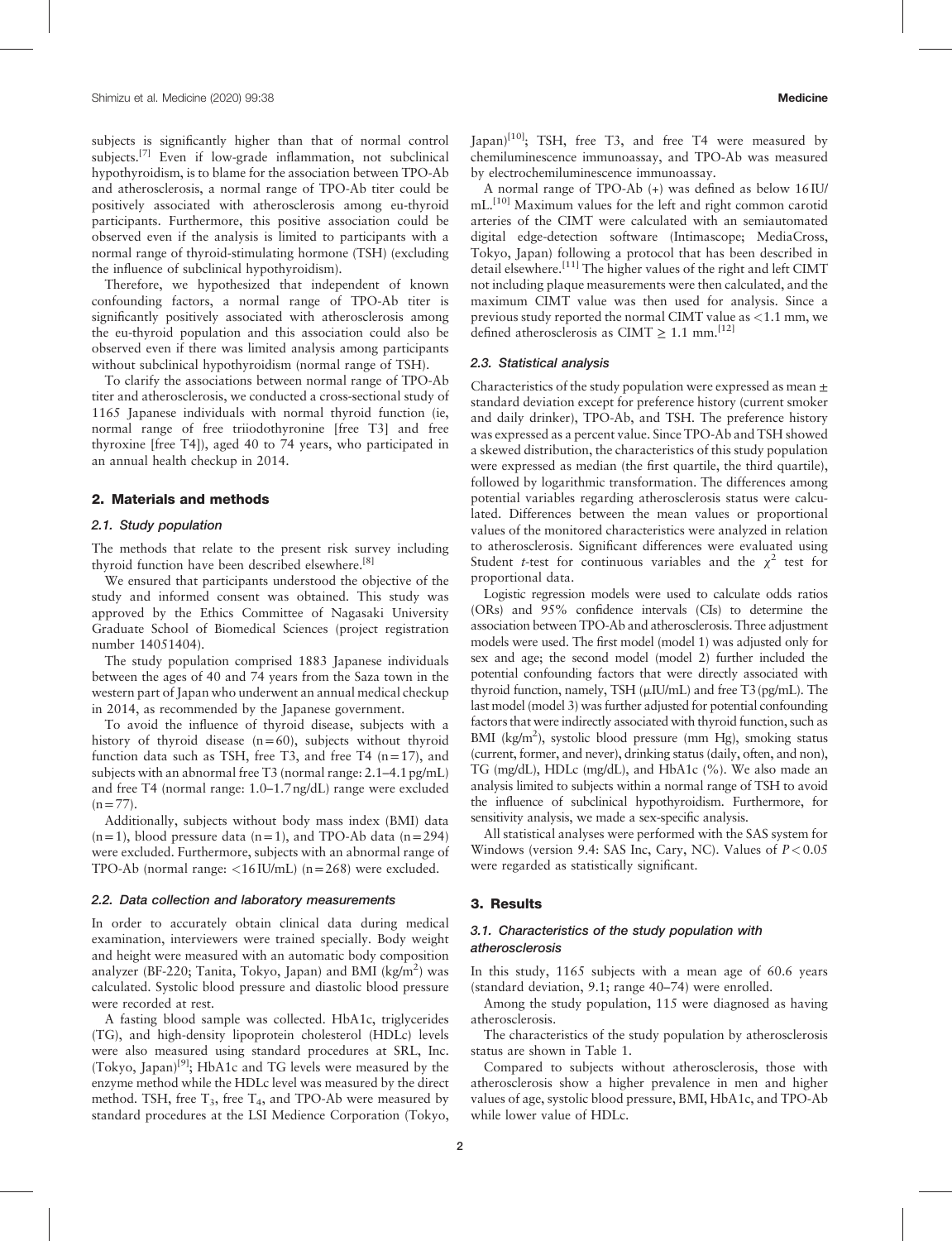| <b>Table 1</b>                           |  |  |
|------------------------------------------|--|--|
| Characteristics of the study population. |  |  |

|                            | <b>Atherosclerosis</b>            |                                 |              |
|----------------------------|-----------------------------------|---------------------------------|--------------|
|                            | $(-)$                             | $(+)$                           | P            |
| No. of participants        | 1050                              | 115                             |              |
| Men, %                     | 36.3                              | 52.2                            | < 0.001      |
| Age, year                  | $60.2 \pm 9.1$                    | $64.9 \pm 7.3$                  | < 0.001      |
| TSH, (0.39-4.01) µJU/mL    | 1.54 $[1.09, 2.18]$ <sup>*1</sup> | 1.49 [1.08, 2.32] <sup>*1</sup> | $0.538^{*2}$ |
| free T3, $(2.1-4.1)$ pg/mL | $3.2 \pm 0.3$                     | $3.2 \pm 0.4$                   | 0.721        |
| free T4, (1.0-1.7) ng/dL   | $1.2 \pm 0.2$                     | $1.2 \pm 0.2$                   | 0.628        |
| Current smoker             | 15.8                              | 14.8                            | 0.774        |
| Daily drinker              | 40.7                              | 41.7                            | 0.824        |
| SBP, mm Hq                 | $124 \pm 17$                      | $128 + 16$                      | 0.035        |
| DBP, mm Hq                 | $74 + 11$                         | $74 + 10$                       | 0.874        |
| BMI, $\text{kg/m}^2$       | $22.7 \pm 3.4$                    | $23.4 \pm 3.3$                  | 0.038        |
| HbA1c, %                   | $5.6 + 0.6$                       | $5.9 + 0.8$                     | < 0.001      |
| TG, mg/dL                  | $105 \pm 75$                      | $108 + 73$                      | 0.662        |
| HDLc, mg/dL                | $61 + 15$                         | $57 + 13$                       | 0.004        |
| TPO-Ab, $(<16)$ IU/mL      | $8[6, 10]^{*1}$                   | $9 [7, 11]$ <sup>*1</sup>       | $0.015^{*2}$ |

values are mean $\pm$ standard deviation. \*1: Values are median [the first quartile, third quartile] .\*2: Logarithmic transformation was used for evaluating p. (): Normal range of measurements.

TSH = thyroid-stimulating hormone,  $T3 = \text{triodothyronine}$ ,  $T4 = \text{thyroxine}$ , SBP = systolic blood pressure, DBP = diastolic blood pressure, BMI = body mass index,  $TG = triglycerides$ ,  $HDLC = high$ density lipoprotein cholesterol, TPO-Ab = anti-thyroid peroxidase antibody.

# 3.2. Atherosclerosis in relation to anti–thyroid peroxidase (TPO-Ab)

Independent from thyroid function and known cardiovascular risk factors, among the eu-thyroid population, a normal range of TPO-Ab revealed to be positively associated with atherosclerosis (Table 2). The ORs and 95% CIs of atherosclerosis for

logarithmic values of TPO-Ab are 2.19 (1.11, 4.33) for model 1, 2.18 (1.10, 4.32) for model 2, and 2.23 (1.11, 4.47) for model 3.

For sensitivity, our analysis was sex-specific. Among men, although no significant association was observed, there was a positive tendency between TSH and atherosclerosis. In women, a significant positive association between TSH and atherosclerosis was observed. The fully adjusted ORs and 95% CIs of atherosclerosis for logarithmic values of TPO-Ab were 1.62 (0.59, 4.48) for men and 2.88 (1.09, 7.57) for women, respectively.

# 3.3. Atherosclerosis in relation to anti–thyroid peroxidase (TPO-Ab) limited to subjects within the normal range of thyroid-stimulating hormone (TSH)

When we limited analyses to subjects within the normal range of TSH, the positive association between TPO-Ab (logarithmic values) and atherosclerosis became slightly stronger (Table 3). The corresponding values were 2.60 (1.27, 5.34) for model 1, 2.58 (1.26, 5.30) for model 2, and 2.65 (1.27, 5.51) for model 3.

For sensitivity analysis, we also made sex-specific analysis among subjects within the normal range of TSH. Similar associations were observed for both men and women. In women, a significant positive association between TSH and atherosclerosis was observed. The fully adjusted ORs and 95% CIs of atherosclerosis for logarithmic values of TPO-Ab were 1.84 (0.63, 5.38) for men and 3.57 (1.31, 9.73) for women, respectively.

# 4. Discussion

The major findings of the present study in the eu-thyroid general population are that, independent of known confounding factors,

Table 2

ORs and 95% CIs for atherosclerosis in relation to TPO-Ab among the eu-thyroid population.

|                    | Anti-thyroid peroxidase antibody (TPO-Ab) |                   |                   |                  |             |                              |
|--------------------|-------------------------------------------|-------------------|-------------------|------------------|-------------|------------------------------|
|                    | $Q1$ (low)                                | 02                | 03                | Q4 (high)        | P for trend | TPO -Ab (logarithmic values) |
| Number at risk     | 285                                       | 272               | 305               | 303              |             |                              |
| Number of case (%) | 21(7.4)                                   | 24(8.8)           | 30(9.8)           | 40 (13.2)        |             |                              |
| Model 1            |                                           | 1.07 (0.58, 2.00) | 1.40(0.78, 2.53)  | 1.97(1.12, 3.47) | 0.009       | 2.19(1.11, 4.33)             |
| Model 2            |                                           | 1.08 (0.58, 2.00) | 1.39(0.77, 2.52)  | 1.97(1.12, 3.46) | 0.010       | 2.18(1.10, 4.32)             |
| Model 3            |                                           | 1.08 (0.58, 2.03) | 1.35 (0.74, 2.46) | 2.05(1.15, 3.65) | 0.008       | 2.23(1.11, 4.47)             |

Model 1: adjusted for age and sex. Model 2: + free triiodothyronine (T3), thyroid-stimulating hormone (TSH). Model 3: + body mass index (BMI), systolic blood pressure (SBP), smoking status, drinking status, triglycerides (TG), high-density lipoprotein cholesterol (HDLc); HbA1c. Quartile values of TPO-Ab for men and women are 5–6 IU/mL and 5–6 IU/mL for Q1 (low), 7–8 IU/mL and 7 IU/mL for Q2, 9–10 IU/mL and 8-9 IU/mL for Q3, and 11–15 IU/mL and 10–15 IU/mL for Q4 (high).

 $ORs = odds$  ratios,  $Cls = confidence$  intervals,  $TPO-Ab = anti-thyroid$  peroxidase antibody

Table 3

ORs and 95% CIs for atherosclerosis in relation to TPO-Ab among the eu-thyroid population limited to a normal range of TSH.

|                    | Anti-thyroid peroxidase antibody (TPO-Ab) |                   |                   |                  |             |                              |
|--------------------|-------------------------------------------|-------------------|-------------------|------------------|-------------|------------------------------|
|                    | $Q1$ (low)                                | 02                | Q3                | Q4 (high)        | P for trend | TPO -Ab (logarithmic values) |
| Number at risk     | 260                                       | 254               | 287               | 286              |             |                              |
| Number of case (%) | 17(6.5)                                   | 23(9.1)           | 28(9.8)           | 38 (13.3)        |             |                              |
| Model 1            |                                           | 1.25 (0.64, 2.42) | 1.55 (0.82, 2.93) | 2.30(1.25, 4.22) | 0.004       | 2.60(1.27, 5.34)             |
| Model 2            |                                           | 1.24 (0.64, 2.41) | 1.52 (0.80, 2.88) | 2.28(1.24, 4.19) | 0.005       | 2.58(1.26, 5.30)             |
| Model 3            |                                           | 1.24 (0.64, 2.43) | 1.50 (0.79, 2.86) | 2.37(1.28, 4.39) | 0.004       | 2.65(1.27, 5.51)             |

Model 1: adjusted for age and sex. Model 2: + free triiodothyronine (T3), thyroid-stimulating hormone (TSH). Model 3: + body mass index (BMI), systolic blood pressure (SBP), smoking status, drinking status, triglycerides (TG), high-density lipoprotein cholesterol (HDLc); HbA1c. Quartile values of TPO-Ab for men and women are 5–6 IU/mL and 5–6 IU/mL for Q1 (low), 7–8 IU/mL and 7 IU/mL for Q2, 9–10 IU/mL and 8– 9 IU/mL for Q3, and 11–15 IU/mL and 10–15 IU/mL for Q4 (high).

 $ORS = odds$  ratios,  $Cls = confidence$  intervals,  $TPO-Ab = anti$ —thyroid peroxidase antibody,  $TSH =$  thyroid-stimulating hormone.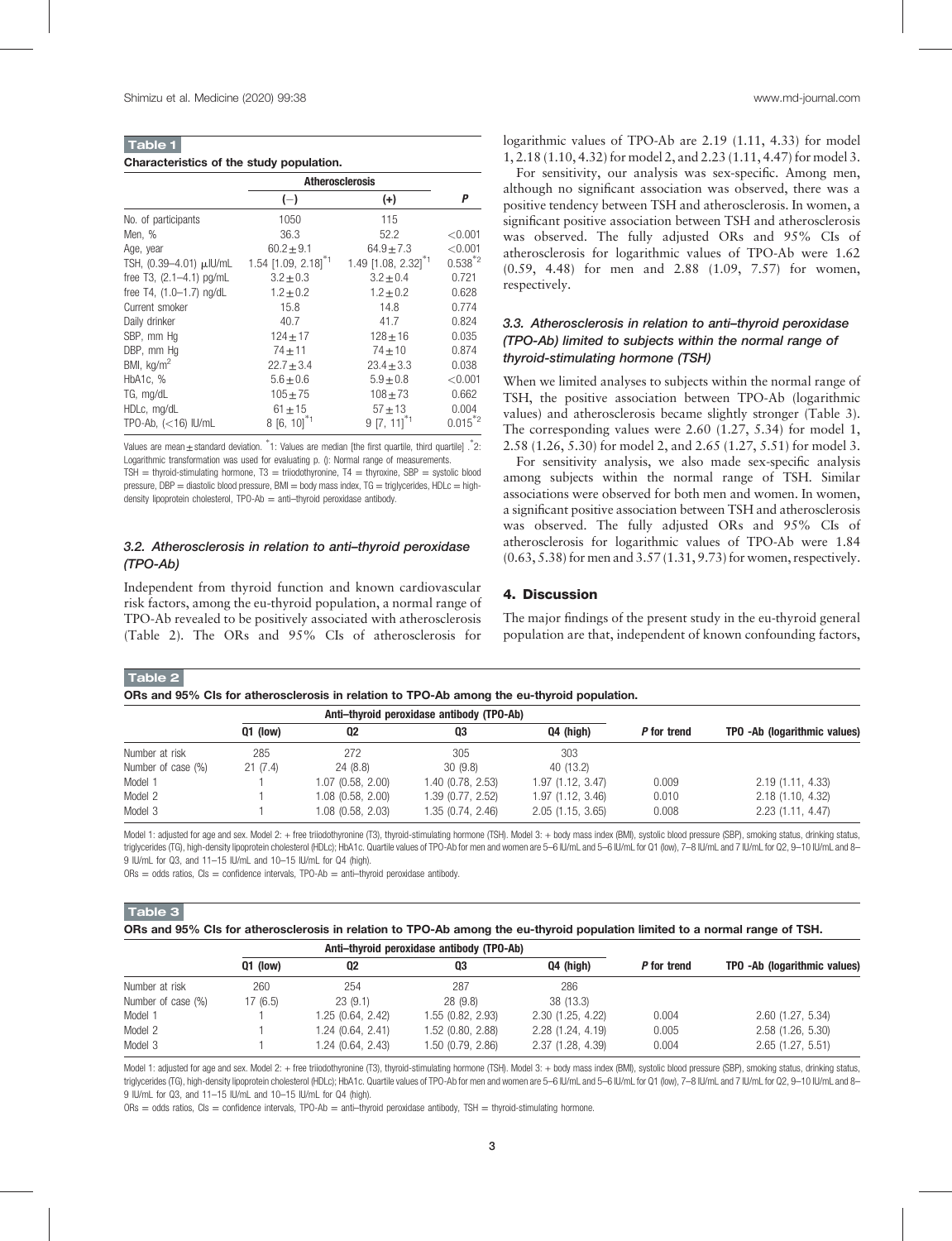a normal range of TPO-Ab titer is significantly positively associated with atherosclerosis. And this positive association became slightly stronger when the analysis is limited to participants with a normal range of TSH.

TPO-Ab is one of the known factors that cause an autoimmune thyroid disease that results in hypothyroidism. Since hypothyroidism is reported to be associated with atherosclerosis progression, $[13]$  levels of TPO-Ab titer could be positively associated with atherosclerosis by indicating a low level of thyroid function. Moreover, a previous cross-sectional study reported that not only subjects with overt hypothyroidism but also subclinical hypothyroidism showed significantly higher CIMT than normal control subjects.<sup>[7]</sup> Therefore, subclinical hypothyroidism, which is associated with TPO-Ab, could be associated with atherosclerosis, as increased CIMT which is an established risk factor for cardiovascular disease.<sup>[14]</sup> Even so, a previous cross-sectional study of subclinical hypothyroidism reported that the presence of TPO-Ab does not appear to correlate with cardiovascular disease.<sup>[15]</sup> These studies indicate that the presence of low levels of thyroid function, rather than the presence of TPO-Ab, could be associated with atherosclerosis.

However, in the present study, we found a significant positive association between a normal range of TPO-Ab titer and atherosclerosis among the eu-thyroid population.

Hashimoto disease is one of the known major autoimmune thyroid diseases. Endothelial dysfunction, which is evaluated by flow-mediated arterial dilation, is observed among eu-thyroid patients with Hashimoto's thyroiditis.<sup>[16]</sup> TPO-Ab is found to be a significant factor associated with endothelium-dependent arterial dilation.<sup>[16]</sup> Therefore, even if the thyroid hormones are within the normal range, having TPO-Ab-positive endothelium might be a disadvantage.

In the present study, we found further evidence that even with a normal range of TPO-Ab titer (TPO-Ab negative), the TPO-Ab titer is positively associated with atherosclerosis among the euthyroid general population with a normal TSH range. This finding indicates that the atherosclerosis risk for higher values of TPO-Ab within the normal range is not caused by thyroid function abnormality.

A previous study indicated that thyroid peroxidase induced the release of proinflammatory cytokines such as tumor necrosis factor alpha (TNF- $\alpha$ ) and interferon- $\gamma$  (IFN- $\gamma$ ) from phagocytic cells and T-cell responses to thyroid peroxidase are promoted by TPO-Ab.<sup>[4]</sup> Since TNF- $\alpha$  and IFN- $\gamma$  are known contributing factors for the progress of atherosclerosis,  $[5,6]$  low-grade inflammation might determine the positive association between TPO-Ab and atherosclerosis.

Clinical implication for present study is that, even with a normal TPO-Ab titer range, participants with higher TPO-Ab could possess a higher risk of atherosclerosis progression possibly by indicating low-grade inflammation. Furthermore, participants with atherosclerosis could have higher TPO-Ab even among euthyroid populations.

#### 4.1. Limitations

Potential limitations of the present study warrant consideration. Even though low-grade inflammation may have influenced our results, we could not evaluate the degrees of inflammation. Further epidemiological investigations using data of proinflammatory cytokines such as those related to  $TNF-\alpha$  and IFN- $\gamma$  are thus needed. Additionally, since this was a crosssectional study, we could not establish any causal relationships.

# 4.2. Future directions

To clarify the causality of the association between normal range of TPO-Ab and atherosclerosis, longitude studies are need to be conducted.

#### 5. Conclusion

In conclusion, a normal TPO-Ab range was found to be significantly positively associated with atherosclerosis in euthyroid participants and in those participants with normal TSH range. These findings are considered to be valuable for clarifying the association of a normal TPO-Ab range with the presence of atherosclerosis.

#### Acknowledgments

We are grateful to Ms. Keiko Yamaoka, Ms. Kaori Yamamura, and staff from Saza town office for their outstanding support.

### Author contributions

Conceptualization: Yuji Shimizu, Naomi Hayashida.

- Data curation: Yuji Shimizu, Yuko Nabeshima-Kimura, Shin-Ya Kawashiri, Yuko Noguchi, Yasuhiro Nagata, Takahiro Maeda, Naomi Hayashida.
- Formal analysis: Yuji Shimizu, Yuko Nabeshima-Kimura, Yuko Noguchi, Naomi Hayashida.
- Investigation: Yuji Shimizu, Yuko Nabeshima-Kimura, Shin-Ya Kawashiri, Yuko Noguchi, Yasuhiro Nagata, Takahiro Maeda, Naomi Hayashida.
- Methodology: Yuji Shimizu, Yuko Nabeshima-Kimura, Yuko Noguchi, Naomi Hayashida.
- Project administration: Yuji Shimizu, Takahiro Maeda, Naomi Hayashida.

Supervision: Yuji Shimizu, Takahiro Maeda, Naomi Hayashida. Writing – original draft: Yuji Shimizu

# **References**

- [1] Carlê A, Laurberg P, Knudsen N, et al. Thyroid peroxidase and thyroglobulin auto-antibodies in patients with newly diagnosed overt hypothyroidism. Autoimmunity 2006;39:497–503.
- [2] Nielsen CH, Leslie RG, Jepsen BS, et al. Natural autoantibodies and complement promote the uptake of a self antigen, human thyroglobulin, by B cells and the proliferation of thyroglobulin-reactive CD4(+) T cells in healthy individuals. Eur J Immunol 2001;31:2660–8.
- [3] Jensen EA, Peterson PH, Blaabjerg O, et al. Establishment of reference distributions and decision values for thyroid antibodies against thyroid peroxidase (TPOAb), thyroglobulin (TgAb) and the thyrotropin receptor (TRAb). Clin Chem Lab Med 2006;44:991–8.
- [4] Nielsen CH, Brix TH, Leslie RG, et al. A role for autoantibodies in enhancement of pro-inflammatory cytokine responses to a self-antigen, thyroid peroxidase. Clin Immunol 2009;133:218–27.
- [5] Urschel K, Cicha I. TNF-a in the cardiovascular system: from physiology to therapy. International Journal of Interferon, Cytokine and Mediator Research 2015;7:9–25.
- [6] Voloshyna I, Littlefield MJ, Reiss AB. Atherosclerosis and interferon-g: new insights and therapeutic targets. Trends Cardiovasc Med 2014;  $24.45 - 51$
- [7] Saif A, Mousa S, Assem M, et al. Endothelial dysfunction and the risk of atherosclerosis in overt and subclinical hypothyroidism. Endocr Connect 2018;7:1075–80.